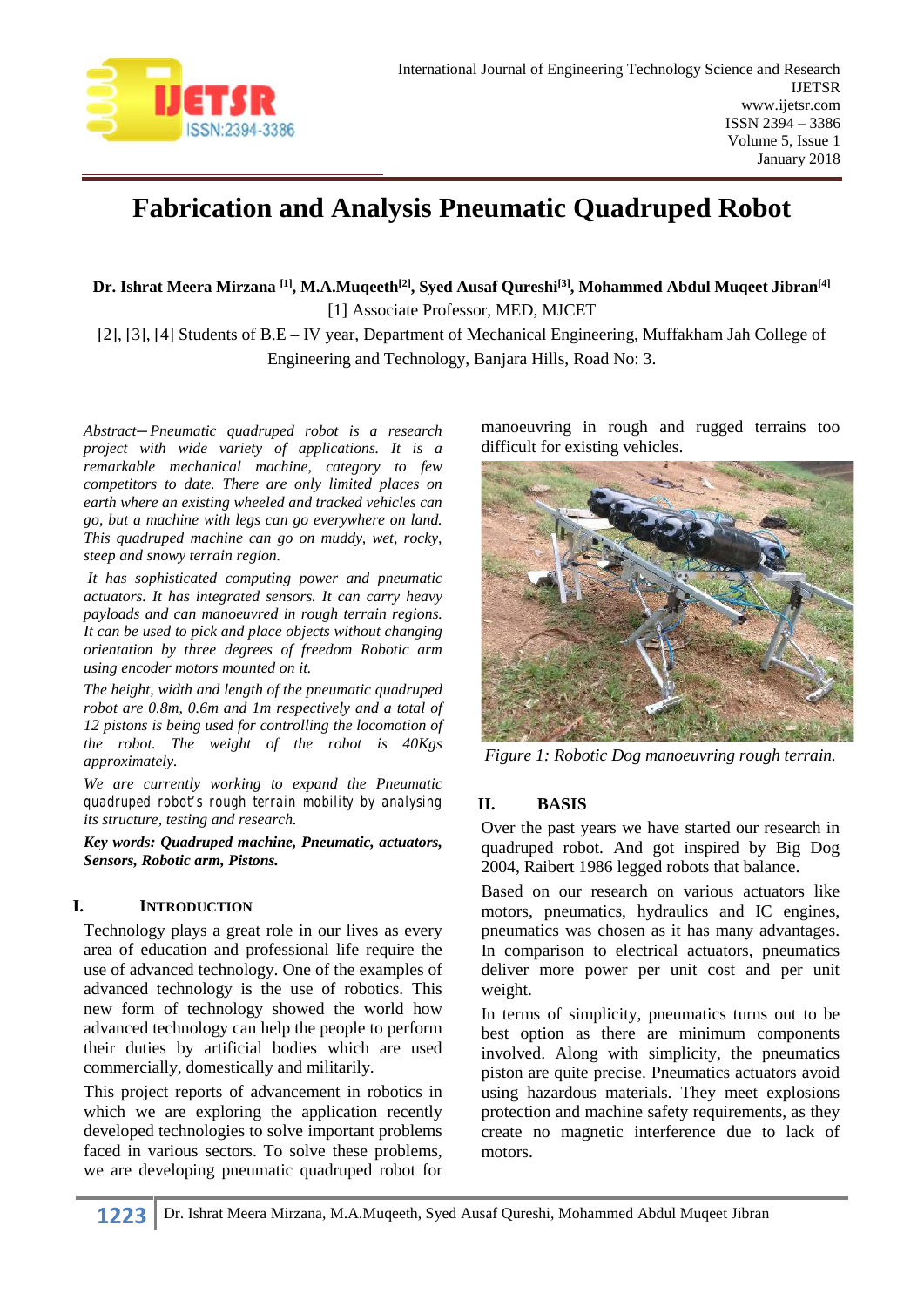

# **III. DEVELOPMENT**

Pneumatic quadruped robot is under development in MJCET college in Robocon Lab with funding from colleges research and development cell.

The development of this project is based on three major Methodologies:

- $\bullet$  Design
- Analysis
- Fabrication

### **1. Design**

The project modelling was carried out in solid works 2016 software , through which the complete structure of the bot was designed and modified , different were tested for making the structure.



*Figure 2: Anatomy of Robotic Dog*

Aluminium was chosen as it has as it high strength to weight ratio for given price

The body of the bot consists of 4 legs actuated with 12 pistons, each leg is operated by 3 pistons . 2 for linear and 1 for side motion.

It has one robotic arm mounted on it for picking and placing object without changing its orientation.

It has built in space for loading the bore and stroke length of the piston is based on the force acting on it the total weight of the bot is around 40 kg s according to the design and another 20m kg payload.

The weight acting on each piston would be 15 kg s so according we choose a piston with 20 mm bore and 100mm stroke operating at 10 bar pressure.

It has 2 pistons for linear motion one for hip joint another for knee joint, the third piston is mounted on the roll cage and the piston road is connected to the leg assembly orthogonal as the piston actuates the leg moves side ways , which is helpful when the bot begins to loose balance or for stabilizing itself

in rough terrain. The pneumatic piston are controlled by double solenoid which can stop the piston at any desired point the maximum radial



*Figure 3: Range of actuation of Thigh piston.* And for the knee movement is from 120 to 310 degrees.



*Figure 4: Range of actuation of Knee piston.*

The storage tank is cylindrical in shape as it is the perfect balance of cuboidal and spherical pressure vessels for storing optimal volume of air and provides a good centre of mass for the given design as shown in the design below.



*Figure 5: Location of center of mass with respect to body.*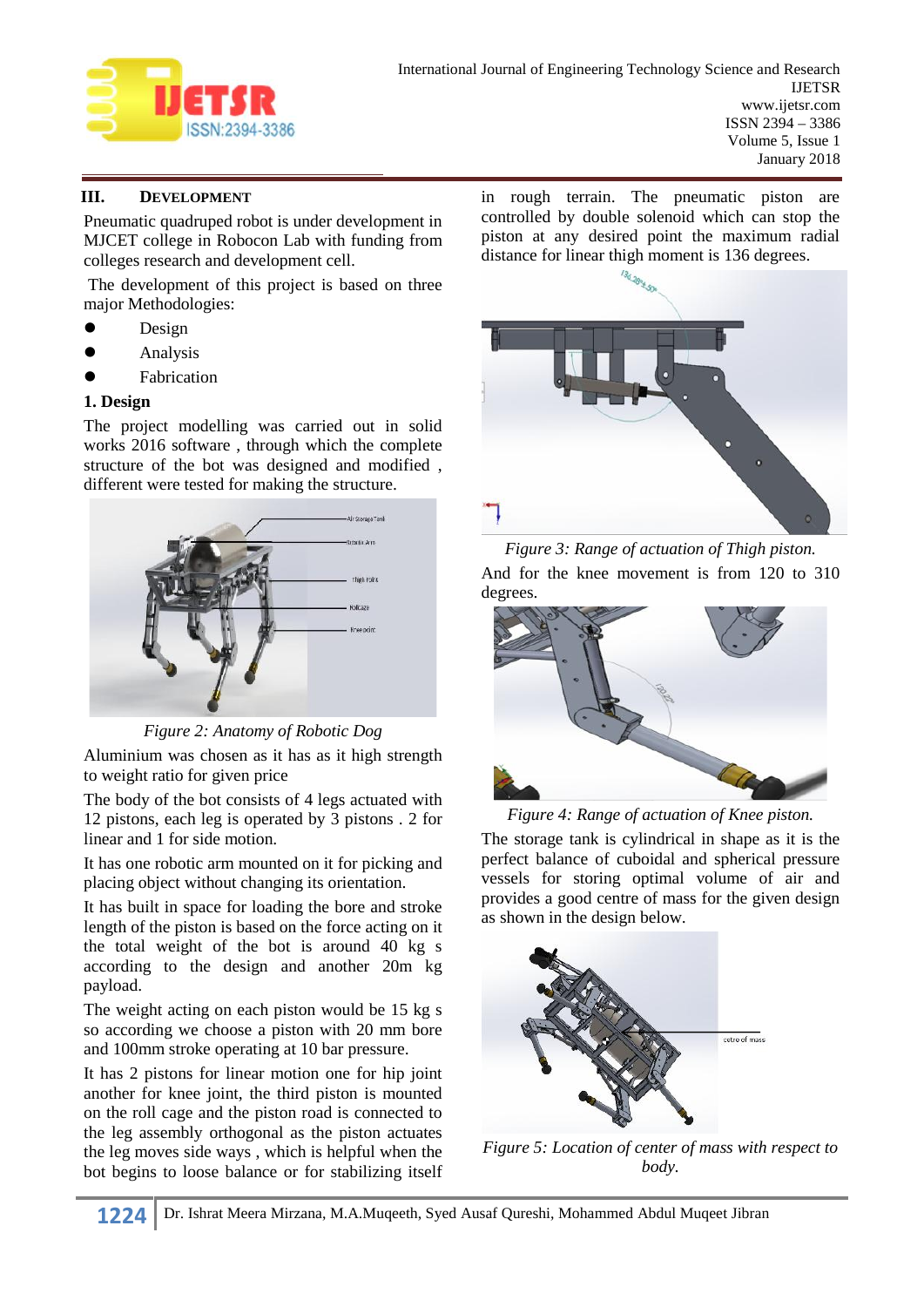

The storage tank is made up of 5mm 201 stainless steel, and is used to store 30 lit res of air up to 10 Structural bar of pressure and has a factor of safety 3.462 according to our analysis.

## **Experimental model**

The prototype was built to study the complications and problems faced during the actual working, this design had 2 legs at the rear, and the front was fixed with dummy wheels the sequence of legs was studied and different patterns and combinations of leg movement were tested this was done to reduce the complexity during the initial tests.



*Figure 6: Initial prototype under test.*

Now to further improve on the prototype and to better understand the movements, all the 4 legs were added and tested, the bot was able to move but the movement was not so steady.



*Figure 7: Developed prototype under test.*

# **2. Analysis**

Analysis was performed in SOLIDWORKS Simulation to:

- Evaluate factor of safety of the various components subjected to various stresses.
- To develop several iterations of the same component. However, only the final iterations will be explained .
- To increase overall efficiency of design by weight reduction, design optimization, etc.
- Systematically, the analysis was performed in the following stages:



## 1. PAYLOAD AND STRUCTURAL ANALYSIS OF ROLL CAGE

It was decided beforehand that the payload of the robotic dog would be around **20kg.** Additionally, the roll cage would be subjected to the weights of the **Robotic Arm(3.072kg)** and the **Pressure vessel(10.361kg).** The mode of Analysis was Static Structural as the robotic dog would be subjected to bending stresses.. Since the roll cage was designed using the Weldments Feature, the roll cage was first converted to IGES format.

The material selected was Aluminium 6061-Alloy for reasons mentioned in the design study. The roll cage was in contact with the ground through the bearings that held the leg assemblies and therefore the fixtures were assigned to these parts. The weights of Robotic Arm and Pressure vessel were imported from their respective files at their respective positions on the roll cage. The payload was uniformly distributed all over. The following results were generated: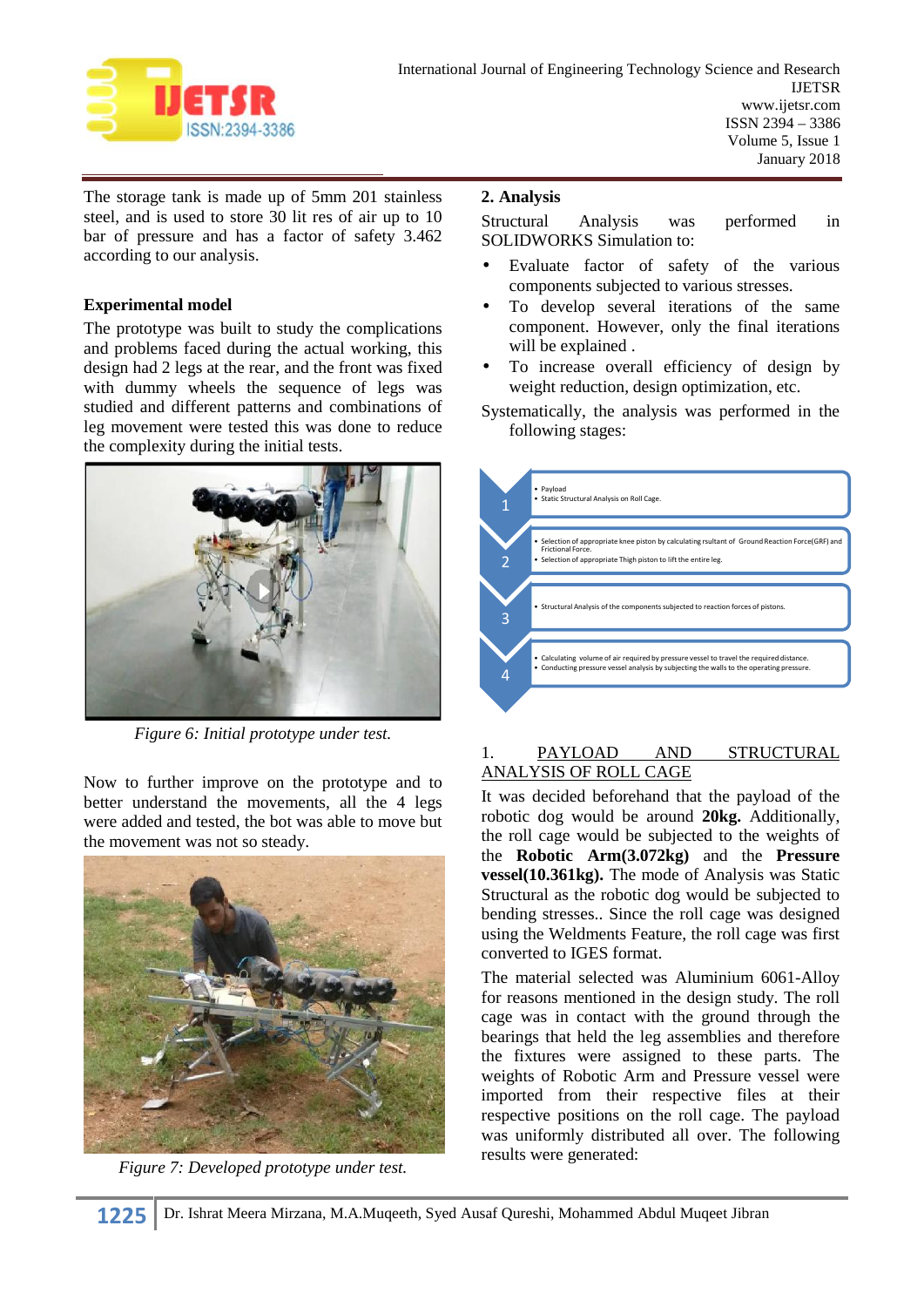



*Figure 8: Displacements incurred due to Payload and other components.*



*Figure 9: Factor of Safety of Roll Cage when subjected to bending loads; namely, Payload, Pressure vessel and Robotic Arm.*

As seen in the results, the maximum stresses(2.87 e6) and displacements(8.518-e-2) are incurred at the pressure vessel mountings. Secondly, the robotic arm mounting and the central links surrounding the pressure vessel are subjected to high bending stresses. The maximum Von Mises Stress is much lesser than the Yield Strength which gives us a Factor of Safety=7.383. Hence, the design is safe.

# 2. SELECTION OF APPROPRIATE PISTONS BY DETERMINATION OF THE FORCES INCURRED BY THE PISTONS.

The knee pistons are subjected to maximum amount of forces, namely, Ground Reaction Force(GRF) F<sup>z</sup> and the Frictional forces $(F_y)$ (See Fig.10). According to the leg sequence, two diagonally opposite pistons

are subjected to the resultant of these forces at a time. Additionally a third force  $F<sub>X</sub>(Anteroposterior)$ Force). But this force will be neglected in the following study.



*Figure 10: Forces exerted on legs during motion.*

The total weight of the entire bot excluding the pistons that would carry this load is approximately 50kg which is approximately 490.5N. This load would be equally bore by the two pistons in the form of Ground Reaction Force. additionally the frictional force would be approximately 187N if the *coefficient of friction is 0.75 on muddy terrain(Cite Source).* This gives us a resultant of 311.7N. At 10 bar operating pressure, the require bore diameter would be 22.47mm. Finally after exploring the market; we found a pneumatic cylinder from<br>JANATICS that satisfied our requirement: JANATICS that satisfied our requirement: **Model#A510250100O.** It has a Bore Dia. of 25mm and a stroke length of 100mm with a maximum operating pressure of 10bar.



*Figure 11: Mass of Leg Assembly. On the right, the Moments of Inertia are listed out.*

Next, an optimum piston(Thigh piston)to lift the sub assembly was required. This involved various components as shown in below image which had a total mass of 3.827kg which is about 37.54N. At 10 bar operating pressure, a bore diameter of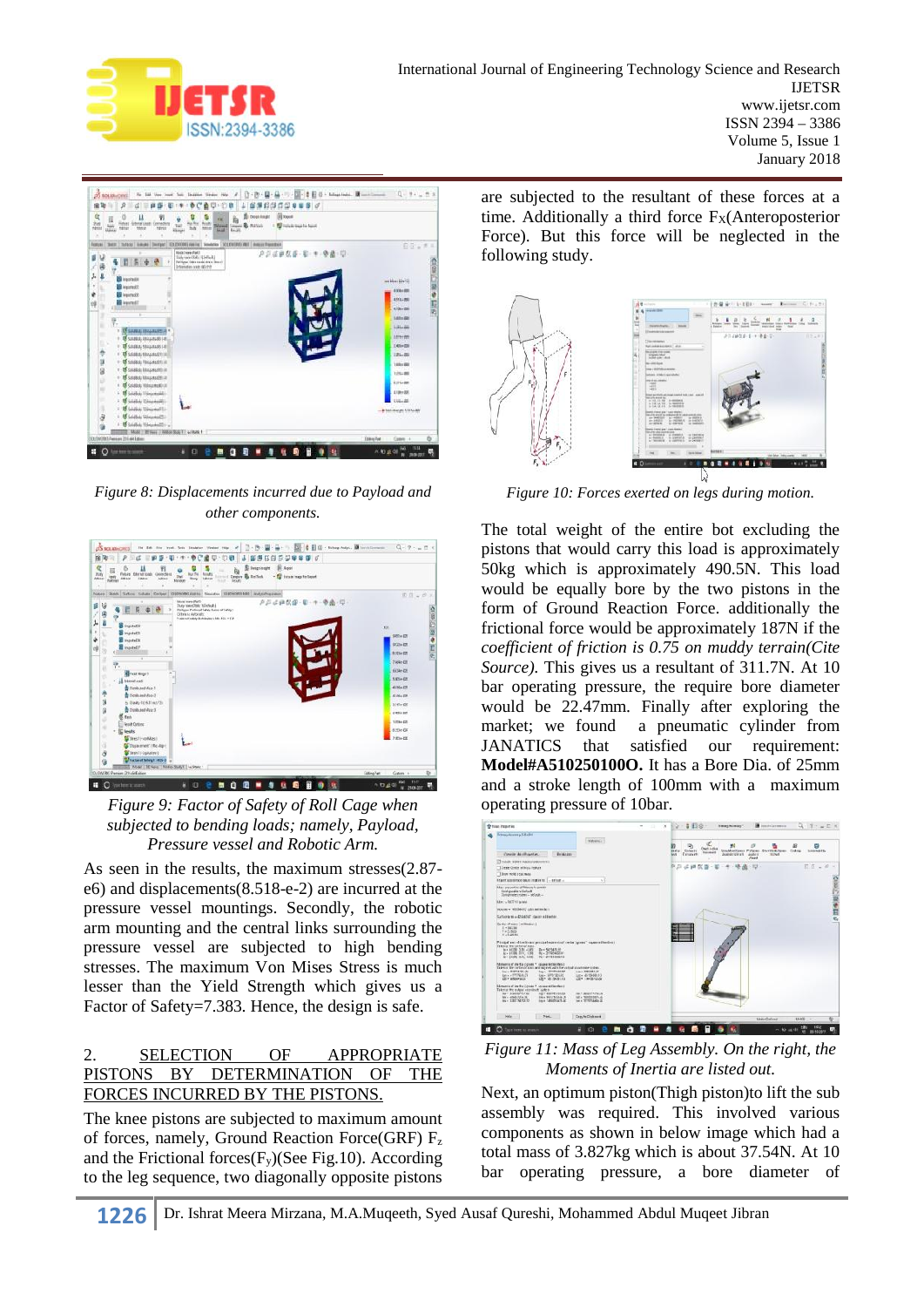

approximately 8mm was required. The piston used to satisfy this requirement was Model#A510120100O from Jana-tics which has a Bore Dia. of 12mm and a stroke length of 100mm with a maximum operating pressure of 10bar.

## 3. STRUCTURAL ANALYSIS OF ROD SUBJECTED TO REACTION FORCE OF THIGH PISTON

A special rod has been designed on which the entire leg sub assembly is mounted. This rod is hinged at two bearings and is actuated by the third piston<br>which is required to stehling the reports does in  $\sum_{n=1}^{\infty} \frac{1}{n} \sum_{n=1}^{\infty} \frac{1}{n} \sum_{n=1}^{\infty} \frac{1}{n} \sum_{n=1}^{\infty} \frac{1}{n} \sum_{n=1}^{\infty} \frac{1}{n} \sum_{n=1}^{\infty} \frac{1}{n} \sum_{n=1}$ which is required to stabilize the robotic dog i.e used to counter the *Anteroposterior force*( $F_x$ *)* which was discussed earlier. This rod is subjected to was discussed earlier. This rod is subjected to reaction forces of thigh piston equal to 37.54N along the length of the piston. After a Structural analysis with input values as mentioned above, the following results were generated:



*Figure 12: Factor of Safety of the Rod subjected to reaction forces of thigh piston.*

The maximum Von Mises Stress was much lower IV. than the Yield Strength and maximum displacement was 0.568mm incurred around the piston joint. The Factor of Safety is 14.7. Hence design is highly safe.

# 4. DESIGN OF PRESSURE VESSEL

The maximum distance requirement for our robotic dog was set at 250-300metres in one go. According to design, one complete cycle of the robotic dog was completed in 8 piston strokes which gives us a displacement of about 362mm. Taking into account the bore diameters of Thigh and Knee pistons(12mm and 25mm respectively) and the stroke length(100mm), the volume covered in one complete stroke is around 0.0002696m<sup>3</sup>. This gives us a total of around  $0.05m^3$ .

Thus, the following dimensions were arrived at to accomplishthe task: Internal Dia.=0.148m;Length=0.499 and a thickness of 5mm was arrived at after several iterations that involved change of material and change of thicknesses. The Pressure vessel analysis shown below is of the final iteration which has a thickness if 5mm and the material is AISI 201 Annealed Stainless Steel. The vessel is subjected to 10 bar which is the operating pressure of the pistons. It has Factor of Safety of 3.479 and a maximum displacement of 0.1205mm.



*Figure 13: Displacements incurred by pressure vessel due to internal pressure of 10 bar(Operating Pressure).*

# **3. Fabrication**

The fabrication of the pneumatic quadruped robot involves the following operations; drilling cutting welding lathe machine operating such as turning facing center drilling etc.

# **IV. CONTROL**

The following are the designations used in pneumatic flow diagram: